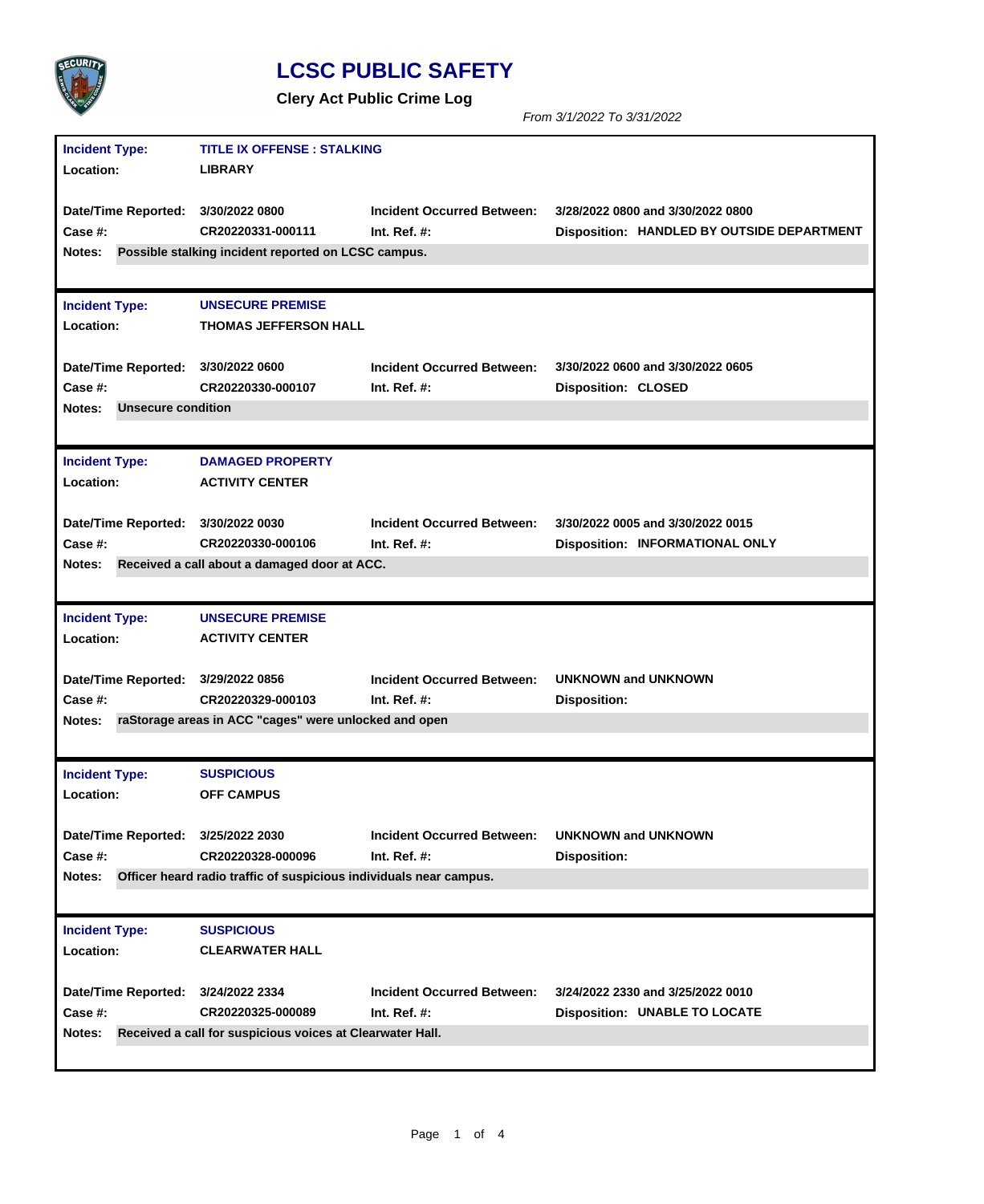| <b>Incident Type:</b>                | <b>HIT AND RUN</b>                                                   |                                   |                                                                                                                   |  |
|--------------------------------------|----------------------------------------------------------------------|-----------------------------------|-------------------------------------------------------------------------------------------------------------------|--|
| <b>Location:</b>                     | <b>PARKING LOT: COLLEGE PLACE</b>                                    |                                   |                                                                                                                   |  |
|                                      |                                                                      |                                   |                                                                                                                   |  |
| Date/Time Reported: 3/24/2022 2003   |                                                                      | <b>Incident Occurred Between:</b> | <b>UNKNOWN and UNKNOWN</b>                                                                                        |  |
| Case #:                              | CR20220324-000088                                                    | Int. Ref. $#$ :                   | <b>Disposition:</b>                                                                                               |  |
| <b>Notes:</b>                        | Received a call at 1949 about a hit and run in front of the daycare. |                                   |                                                                                                                   |  |
|                                      |                                                                      |                                   |                                                                                                                   |  |
| <b>Incident Type:</b>                | <b>UNSECURE PREMISE</b>                                              |                                   |                                                                                                                   |  |
| <b>Location:</b>                     | <b>REID CENTENNIAL HALL</b>                                          |                                   |                                                                                                                   |  |
|                                      |                                                                      |                                   |                                                                                                                   |  |
| Date/Time Reported: 3/23/2022 0615   |                                                                      | Incident Occurred Between:        | 3/22/2022 1700 and 3/23/2022 0615                                                                                 |  |
| Case #:                              | CR20220323-000080                                                    | Int. Ref. $#$ :                   | <b>Disposition: CLOSED</b>                                                                                        |  |
| Unsecure conditions.<br>Notes:       |                                                                      |                                   |                                                                                                                   |  |
|                                      |                                                                      |                                   |                                                                                                                   |  |
| <b>Incident Type:</b>                | <b>UNSECURE PREMISE</b>                                              |                                   |                                                                                                                   |  |
| <b>Location:</b>                     | <b>STUDENT UNION BUILDING</b>                                        |                                   |                                                                                                                   |  |
|                                      |                                                                      |                                   |                                                                                                                   |  |
| Date/Time Reported: 3/16/2022 0630   |                                                                      | <b>Incident Occurred Between:</b> | 3/15/2022 2200 and 3/16/2022 0630                                                                                 |  |
| Case #:                              | CR20220316-000062                                                    | Int. $Ref. #:$                    | <b>Disposition: CLOSED</b>                                                                                        |  |
| Unsecure condition.<br><b>Notes:</b> |                                                                      |                                   |                                                                                                                   |  |
|                                      |                                                                      |                                   |                                                                                                                   |  |
| <b>Incident Type:</b>                | <b>WELFARE CHECK</b>                                                 |                                   |                                                                                                                   |  |
| <b>Location:</b>                     | <b>CLARK HALL</b>                                                    |                                   |                                                                                                                   |  |
|                                      |                                                                      |                                   |                                                                                                                   |  |
| Date/Time Reported: 3/13/2022 0300   |                                                                      | <b>Incident Occurred Between:</b> | 3/13/2022 0300 and 3/13/2022 0415                                                                                 |  |
| Case #:                              | CR20220313-000051                                                    | Int. Ref. $#$ :                   | <b>Disposition: CLOSED</b>                                                                                        |  |
| Notes:                               |                                                                      |                                   | Responded to Clark Hall for a suicidal subject who was later transported to SJRMC for a mental health evaluation. |  |
|                                      |                                                                      |                                   |                                                                                                                   |  |
| <b>Incident Type:</b>                | <b>UNSECURE PREMISE</b>                                              |                                   |                                                                                                                   |  |
| <b>Location:</b>                     | <b>MECHANICAL TECHNICAL BUILDING</b>                                 |                                   |                                                                                                                   |  |
|                                      |                                                                      |                                   |                                                                                                                   |  |
| Date/Time Reported: 3/12/2022 0705   |                                                                      | <b>Incident Occurred Between:</b> | 3/11/2022 1700 and 3/12/2022 0705                                                                                 |  |
| Case #:                              | CR20220312-000048                                                    | Int. Ref. $#$ :                   | <b>Disposition: CLOSED</b>                                                                                        |  |
| <b>Unsecure condition.</b><br>Notes: |                                                                      |                                   |                                                                                                                   |  |
|                                      |                                                                      |                                   |                                                                                                                   |  |
| <b>Incident Type:</b>                | <b>CUSTODIAL INTERFERENCE</b>                                        |                                   |                                                                                                                   |  |
| Location:                            | <b>KINDERCOLLEGE</b>                                                 |                                   |                                                                                                                   |  |
|                                      |                                                                      |                                   |                                                                                                                   |  |
| Date/Time Reported: 3/10/2022 1442   |                                                                      | <b>Incident Occurred Between:</b> | 3/10/2022 1440 and 3/10/2022 1610                                                                                 |  |
| Case #:                              | CR20220311-000045                                                    | Int. Ref. #:                      | Disposition: REPORT FILED-REFERRED TO POLICE                                                                      |  |
| Notes:                               | Unauthorized pick up.                                                |                                   |                                                                                                                   |  |
|                                      |                                                                      |                                   |                                                                                                                   |  |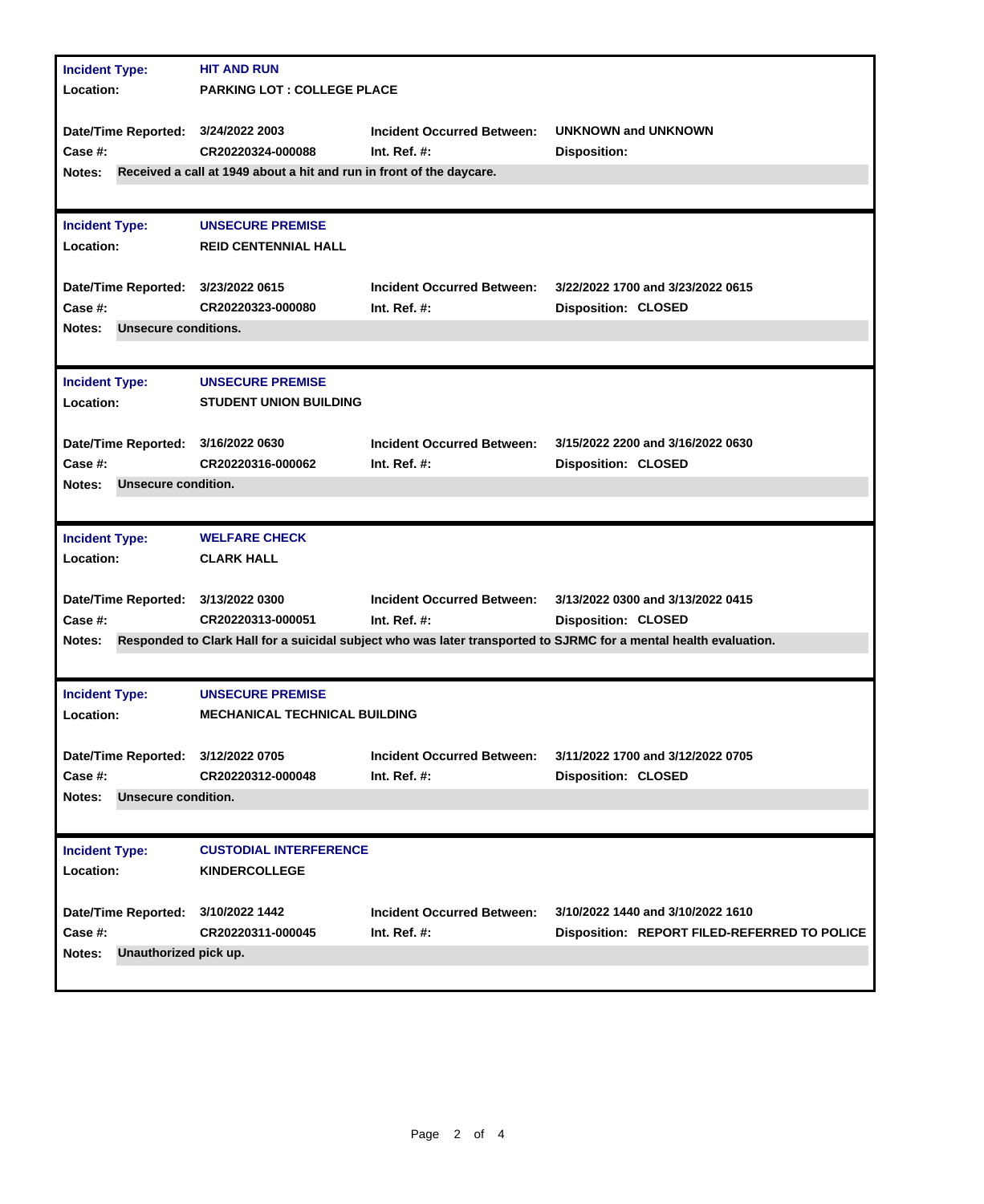| <b>Incident Type:</b>                               | <b>UNSECURE PREMISE</b>                                     |                                                      |                                  |
|-----------------------------------------------------|-------------------------------------------------------------|------------------------------------------------------|----------------------------------|
| Location:                                           | <b>REID CENTENNIAL HALL</b>                                 |                                                      |                                  |
|                                                     |                                                             |                                                      |                                  |
| Date/Time Reported: 3/10/2022 0610                  |                                                             | <b>Incident Occurred Between:</b>                    | 3/9/2022 1700 and 3/10/2022 0610 |
| Case #:                                             | CR20220310-000042                                           | Int. Ref. $#$ :                                      | <b>Disposition: CLOSED</b>       |
| Unsecure condition.<br>Notes:                       |                                                             |                                                      |                                  |
|                                                     |                                                             |                                                      |                                  |
| <b>Incident Type:</b>                               | <b>SUSPICIOUS</b>                                           |                                                      |                                  |
| Location:                                           | <b>PIAMKINWAAS</b>                                          |                                                      |                                  |
|                                                     |                                                             |                                                      |                                  |
| Date/Time Reported: 3/9/2022 2118<br><b>Case #:</b> | CR20220309-000041                                           | <b>Incident Occurred Between:</b><br>Int. Ref. $#$ : | 3/9/2022 2025 and 3/9/2022 2115  |
| Notes:                                              |                                                             |                                                      | <b>Disposition: CLOSED</b>       |
|                                                     | Suspicious vehicle parked in driveway at NAC.               |                                                      |                                  |
|                                                     |                                                             |                                                      |                                  |
| <b>Incident Type:</b>                               | <b>VANDALISM</b>                                            |                                                      |                                  |
| Location:                                           | <b>CAMPUS PROPERTY</b>                                      |                                                      |                                  |
|                                                     |                                                             |                                                      |                                  |
| Date/Time Reported: 3/9/2022 1706                   |                                                             | <b>Incident Occurred Between:</b>                    | 3/9/2022 1625 and 3/9/2022 1707  |
| <b>Case #:</b>                                      | CR20220309-000040                                           | Int. Ref. $#$ :                                      | <b>Disposition: INACTIVE</b>     |
| Notes:                                              | Political stickers being posted on LCSC property.           |                                                      |                                  |
|                                                     |                                                             |                                                      |                                  |
|                                                     |                                                             |                                                      |                                  |
| <b>Incident Type:</b>                               | <b>HIT AND RUN</b>                                          |                                                      |                                  |
| Location:                                           | <b>PARKING LOT: 4TH STREET NORTH</b>                        |                                                      |                                  |
|                                                     |                                                             |                                                      |                                  |
| Date/Time Reported: 3/9/2022 1020                   |                                                             | <b>Incident Occurred Between:</b>                    | 3/9/2022 0000 and 3/10/2022 1035 |
| Case #:                                             | CR20220309-000038                                           | Int. Ref. $#$ :                                      | <b>Disposition:</b>              |
| Notes:                                              | Hit and run in 4th st north parking lot.                    |                                                      |                                  |
|                                                     |                                                             |                                                      |                                  |
| <b>Incident Type:</b>                               | <b>UNSECURE PREMISE</b>                                     |                                                      |                                  |
| Location:                                           | <b>THOMAS JEFFERSON HALL</b>                                |                                                      |                                  |
|                                                     |                                                             |                                                      |                                  |
| <b>Date/Time Reported:</b>                          | 3/9/2022 0600                                               | <b>Incident Occurred Between:</b>                    | 3/8/2022 0000 and 3/9/2022 0000  |
| Case #:                                             | CR20220309-000037                                           | Int. Ref. $#$ :                                      | <b>Disposition: CLOSED</b>       |
| <b>Unsecured building.</b><br>Notes:                |                                                             |                                                      |                                  |
|                                                     |                                                             |                                                      |                                  |
| <b>Incident Type:</b>                               | <b>UNSECURE PREMISE</b>                                     |                                                      |                                  |
| Location:                                           | <b>ADMINISTRATION BUILDING</b>                              |                                                      |                                  |
|                                                     |                                                             |                                                      |                                  |
| Date/Time Reported:                                 | 3/8/2022 0329                                               | <b>Incident Occurred Between:</b>                    | 3/7/2022 0420 and UNKNOWN        |
| Case #:                                             | CR20220308-000034                                           | Int. Ref. $#$ :                                      | <b>Disposition: CLOSED</b>       |
| Notes:                                              | Found the exterior elevator door propped open with a brick. |                                                      |                                  |